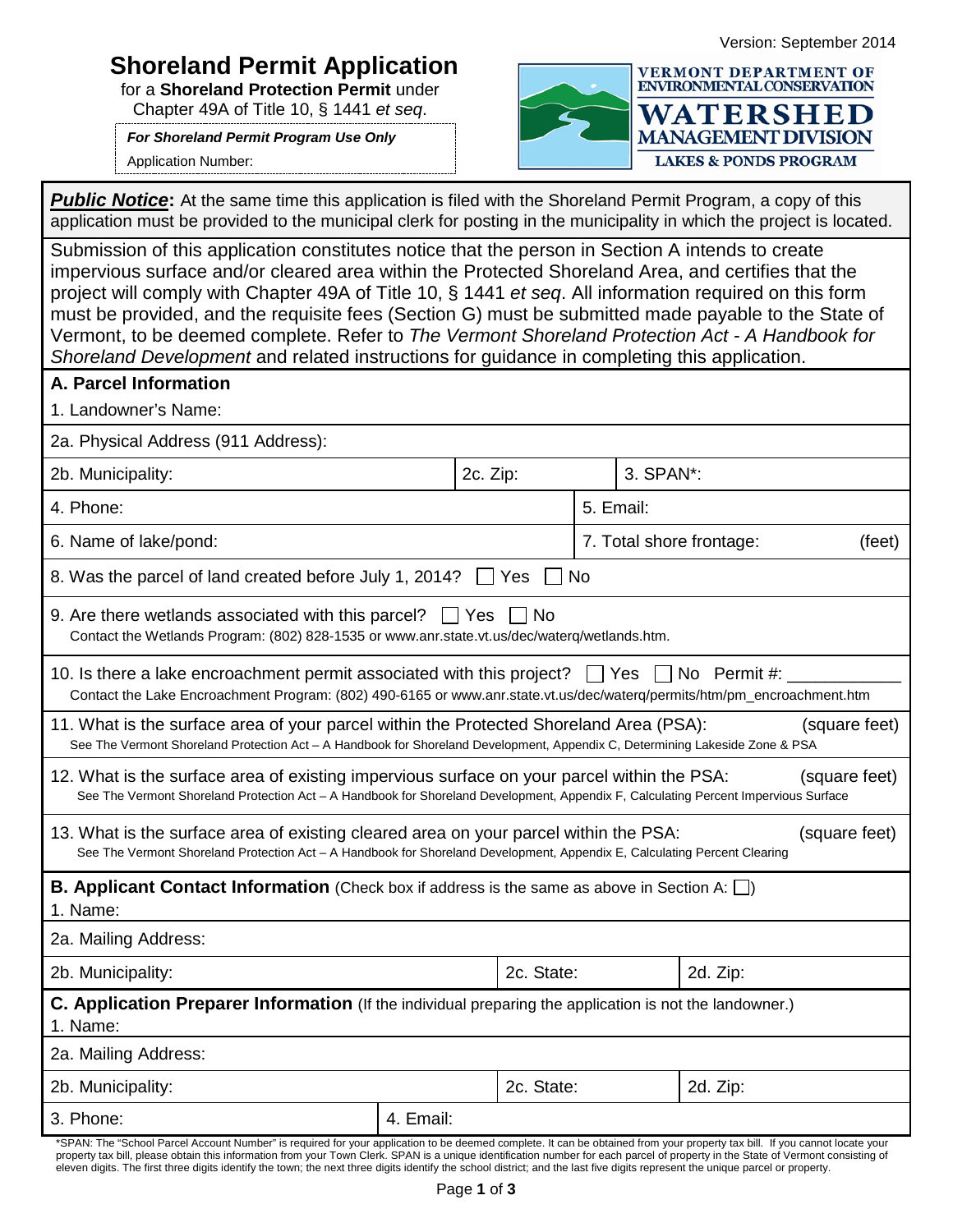| <b>D. Project Description</b>                                                                                                                                                                                                                                                                                      |                                                                                                           |  |  |  |  |
|--------------------------------------------------------------------------------------------------------------------------------------------------------------------------------------------------------------------------------------------------------------------------------------------------------------------|-----------------------------------------------------------------------------------------------------------|--|--|--|--|
| 1. Describe the proposed project and on separate pages attach site plans, photos, calculations of impervious<br>surface and cleared area, and any other relevant supporting documents:                                                                                                                             |                                                                                                           |  |  |  |  |
|                                                                                                                                                                                                                                                                                                                    |                                                                                                           |  |  |  |  |
|                                                                                                                                                                                                                                                                                                                    |                                                                                                           |  |  |  |  |
|                                                                                                                                                                                                                                                                                                                    |                                                                                                           |  |  |  |  |
|                                                                                                                                                                                                                                                                                                                    |                                                                                                           |  |  |  |  |
|                                                                                                                                                                                                                                                                                                                    |                                                                                                           |  |  |  |  |
|                                                                                                                                                                                                                                                                                                                    |                                                                                                           |  |  |  |  |
| 2. How far is existing cleared area or impervious surface from Mean Water Level _____<br>(feet), and how far will<br>new cleared area or impervious surface be from MWL<br>$(feet)$ ?<br>See The Vermont Shoreland Protection Act - A Handbook for Shoreland Development, Appendix A - Estimating Mean Water Level |                                                                                                           |  |  |  |  |
| 3. Can all new cleared area or impervious surface be set back at least 100 feet from MWL? $\Box$ Yes                                                                                                                                                                                                               | <b>No</b>                                                                                                 |  |  |  |  |
| If no, explain why below (attach support information as needed):                                                                                                                                                                                                                                                   |                                                                                                           |  |  |  |  |
|                                                                                                                                                                                                                                                                                                                    |                                                                                                           |  |  |  |  |
|                                                                                                                                                                                                                                                                                                                    |                                                                                                           |  |  |  |  |
|                                                                                                                                                                                                                                                                                                                    |                                                                                                           |  |  |  |  |
|                                                                                                                                                                                                                                                                                                                    |                                                                                                           |  |  |  |  |
|                                                                                                                                                                                                                                                                                                                    |                                                                                                           |  |  |  |  |
| 4a. What is the slope of the project site area: ______ %<br>See The Vermont Shoreland Protection Act - A Handbook for Shoreland                                                                                                                                                                                    | 4b. Is the slope of the project area less than 20%?<br>Yes $\Box$ No If yes, skip 4c.                     |  |  |  |  |
| Development, Appendix B, Determining Slope                                                                                                                                                                                                                                                                         |                                                                                                           |  |  |  |  |
| 4c. If no above (4b), describe the measures taken to ensure the slope is stable, resulting in minimal erosion and                                                                                                                                                                                                  |                                                                                                           |  |  |  |  |
| impacts to water quality (attach support information as needed):                                                                                                                                                                                                                                                   |                                                                                                           |  |  |  |  |
|                                                                                                                                                                                                                                                                                                                    |                                                                                                           |  |  |  |  |
|                                                                                                                                                                                                                                                                                                                    |                                                                                                           |  |  |  |  |
|                                                                                                                                                                                                                                                                                                                    |                                                                                                           |  |  |  |  |
|                                                                                                                                                                                                                                                                                                                    |                                                                                                           |  |  |  |  |
| 5a. What is the surface area of new impervious surface                                                                                                                                                                                                                                                             | 5b. What is the total resulting impervious surface                                                        |  |  |  |  |
| associated with this project: _______ (square feet)                                                                                                                                                                                                                                                                | after completion of the project:<br>(square)                                                              |  |  |  |  |
| See The Vermont Shoreland Protection Act - A Handbook for Shoreland<br>Development, Appendix F Calculating Percent Impervious Surface                                                                                                                                                                              | feet) and is that 20% or less of the parcel area<br>within the PSA? $\Box$ Yes $\Box$ No If yes, skip 5c. |  |  |  |  |
|                                                                                                                                                                                                                                                                                                                    |                                                                                                           |  |  |  |  |
| 5c. If no above (5b), describe the best management practices used to manage, treat and control erosion from<br>stormwater from the portion of impervious that exceeds 20% (attach support information as needed).                                                                                                  |                                                                                                           |  |  |  |  |
|                                                                                                                                                                                                                                                                                                                    |                                                                                                           |  |  |  |  |
|                                                                                                                                                                                                                                                                                                                    |                                                                                                           |  |  |  |  |
|                                                                                                                                                                                                                                                                                                                    |                                                                                                           |  |  |  |  |
|                                                                                                                                                                                                                                                                                                                    |                                                                                                           |  |  |  |  |
|                                                                                                                                                                                                                                                                                                                    |                                                                                                           |  |  |  |  |
|                                                                                                                                                                                                                                                                                                                    |                                                                                                           |  |  |  |  |